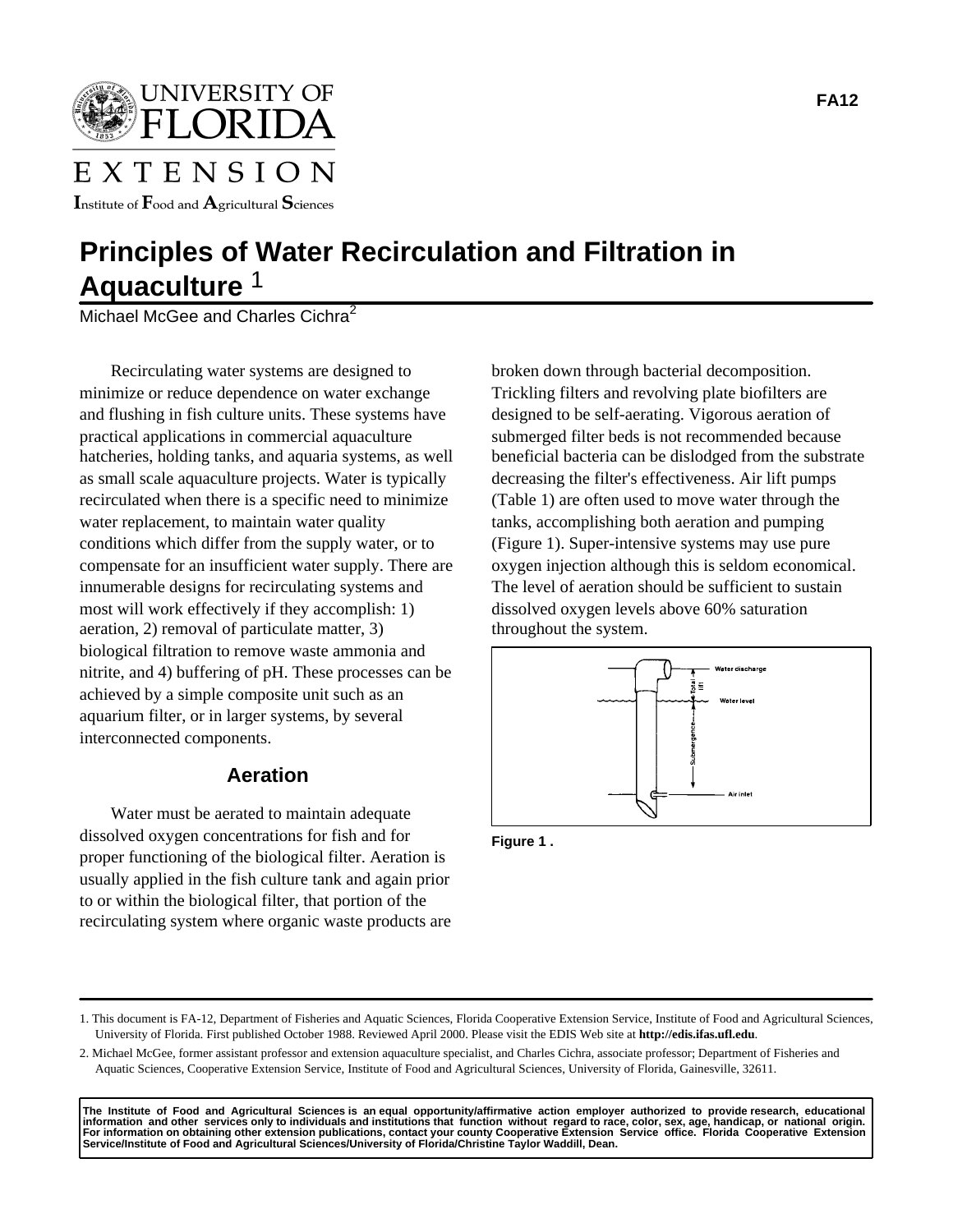### **Removal of particulate matter**

Solids resulting from fish waste and uneaten feed conribute a portion of the oxygen demand and toxic ammonia in the system and should be concentrated for removal. This can be accomplished in a settling basin with reduced water turbulence, or by mechanical filtration through porous material such as sponge, screen, sand or gravel. Solids that accumulate will gradually be mineralized (broken down) by bacterial action and their volume reduced. Although this process adds additional oxygen demand to the system, it reduces the need for frequent cleaning if the solids do not become re-suspended or interfere with normal water flow. Mechanical filters require regular cleaning since they are prone to clogging when dirty. To prevent excess amounts of solids from accumulating in the biofilter, small particles of matter are usually removed prior to, or as the first component of biofiltration.

## **Biological filtration**

Fish and other aquatic organisms release their nitrogenous wastes primarily as ammonia  $(NH_3)$ excreted across the gill membranes. Urine, solid wastes, and excess feed also have undigested nitrogen fractions, and are additional sources of ammonia. Ammonia is toxic to fish and can exert sublethal stress at concentrations of less than 0.05 mg/l ammonia nitrogen (NH<sub>3</sub>-N), resulting in poor growth and lower resistance to disease.

To control ammonia levels in recirculating water systems, extensive surface area is provided for bacteria which biologically oxidize ammonia to relatively harmless nitrate  $(NO<sub>3</sub>$ <sup>-</sup>). Bacterial nitrification is a two-stage process resulting first in the transformation of ammonia to nitrite  $(NO<sub>2</sub>)$ , then a further oxidation of nitrite to nitrate. Nitrite is also toxic to fish at low concentrations, hence, both reactions must occur for successful biofiltration.

The bacteria responsible for these reactions occur widely in soil and water environments and can be easily innoculated into biofilters from natural sources, or with material from established filters. To ensure bacterial populations are sufficient to remove ammonia and nitrite at rates required during operation, a biofilter is typically conditioned for several weeks

by adding ammonia and monitoring its breakdown prior to stocking fish.

Media for biofilters can be virtually any substrate which provides maximum surface area for bacterial growth: oyster shell, gravel, nylon netting, plastic rings, corregated fiberglass panels, and sponge foam pads are among popular choices (Figure 2). In designing biofilters, the principal concerns should be maximum surface area for bacterial growth, high dissolved oxygen levels, uniform water flow through the filter, sufficient void space to prevent clogging, and proper sizing to ensure adequate ammonia removal capability. The required size of a biofilter is difficult to predict since filter surface area, fish density, and water flow are important considerations. A 3-to-l tank volume to biofilter volume is usually more than sufficient.



**Figure 2 .** 

### **Management**

Recirculating water systems should be designed for simplicity of operation and economic feasability. Sufficient time must be allowed for conditioning of the biofilter prior to introducing fish. Ammonia and nitrite concentrations must be checked frequently. Dissolved oxygen should be sustained above 60% of saturation and periodically verified. Alkalinity, hardness, and pH need to be measured and adjusted, if necessary, at regular intervals. Filters should be inspected and cleaned as required. Medications used to treat fish diseases may be toxic to bacteria in the biofilter. An ability to isolate fish tanks for disease treatment should be provided. Frequent monitoring of the performance of the recirculating system will allow the manager to improve and refine its operation over time.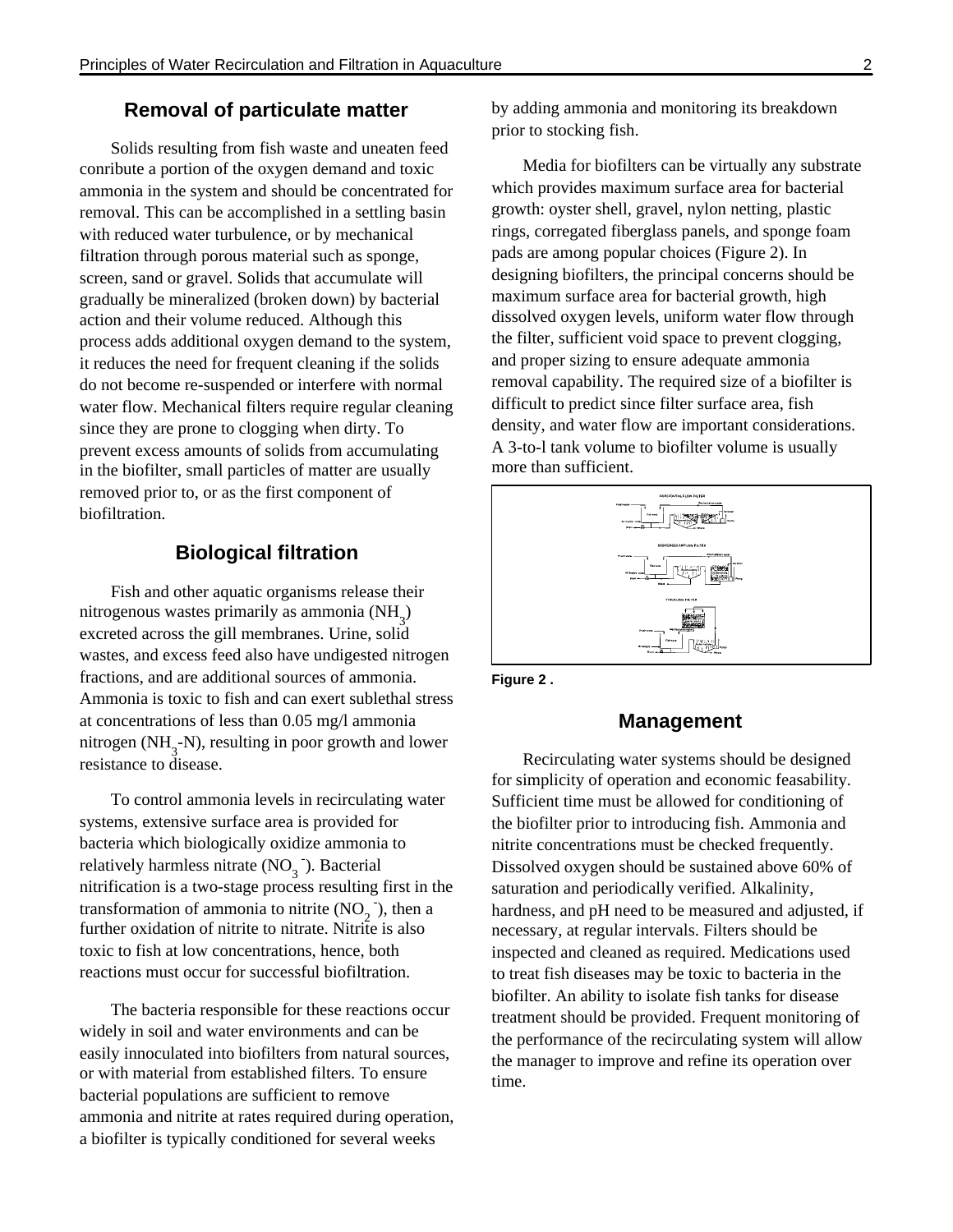# **Buffering of pH**

Fish metabolism and bacterial nitrification result in the formation of acids that lessen the buffering capacity of water and lower the pH. Most fish can tolerate a pH range of 5-10, however, a range of 6.5-to-8.5 is preferred for most aquaculture species. To replace lost alkalinity and sustain the buffering capacity of water, carbonate  $(CO_3^2)$ , in the form of limestone, bicarbonate of soda, or other common sources is added. Often, biofilter media (oyster shell) or some other component of the system (concrete tanks) serve as a source of carbonates. Depending on the species cultured, frequent monitoring of water hardness, alkalinity and pH may be required.